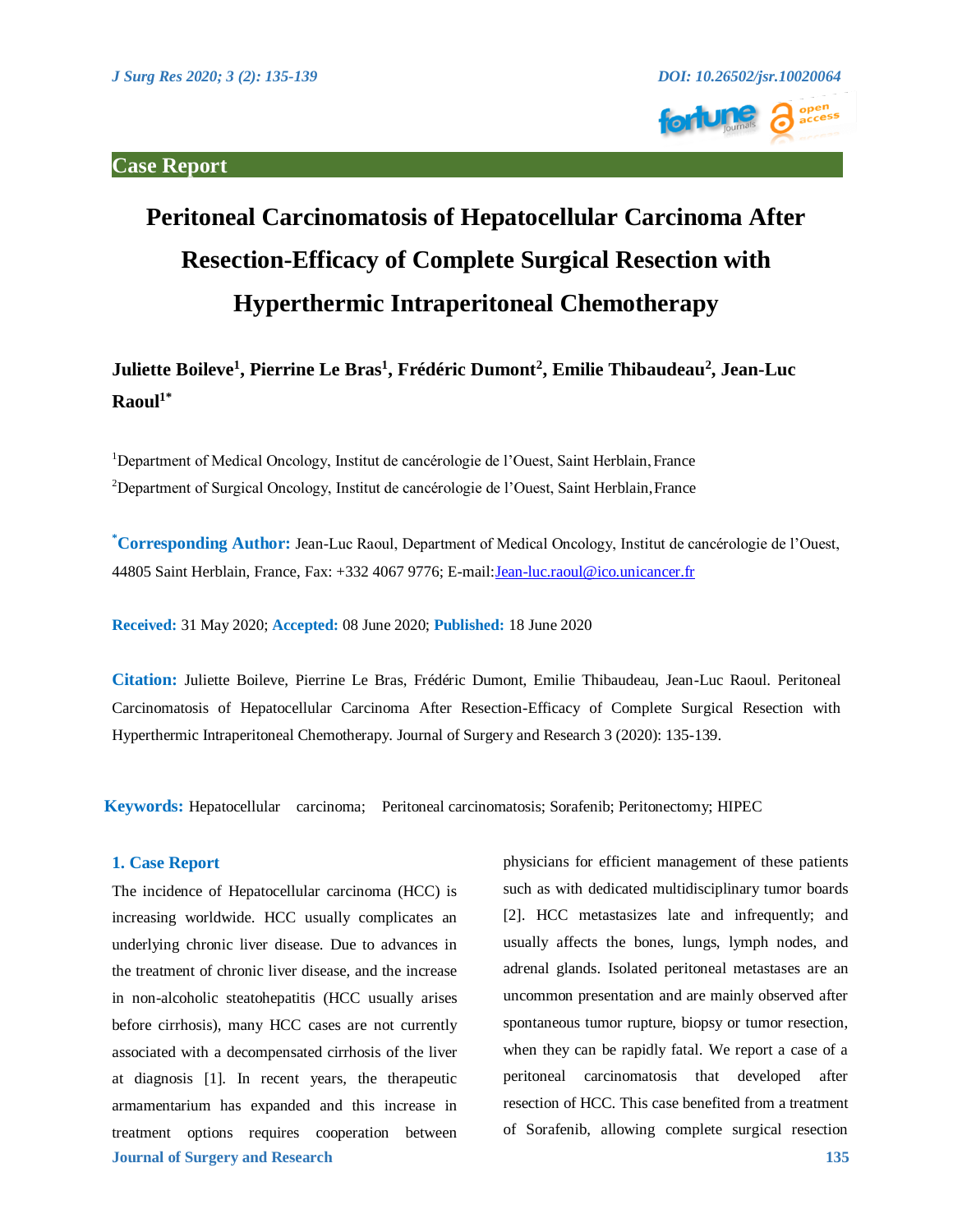#### *J Surg Res 2020; 3 (2): 135-139 DOI: 10.26502/jsr.10020064*

associated with a hyperthermic intraperitoneal chemotherapy (HIPEC) and favorable outcome.

In 2016, a very large right liver tumor mass was detected by an ultrasound exam in a 63-year-old man experiencing dysuria. Liver and tumor biopsies confirmed the diagnosis of HCC arising in a mildly fibrotic liver. Liver function tests and AFP serum levels were normal and except alcoholism, no other aetiology could be found. In December 2016, the patient underwent an uncomplicated right hepatectomy. A pathological exam demonstrated a 115 mm, well- differentiated tumor of axis HCC, with microscopic vascular emboli, and borders 1 mm adjacent to Glisson's capsule. The peritumoral liver had minimal fibrosis (Figure 1). In October 2017, 11 months later, a CT scan revealed multiple peritoneal nodules (>10, ranging from 5 to 30 mm in size) predominantly close to the liver resection margin (Figure 1) and also along the right colon and the

omentum. After ruling out intrahepatic recurrence by MRI, treatment with Sorafenib (Nexavar™) at 800 mg/day was initiated. Four months later, the nodule size and vascularization had decreased (Objective Response) (Figure 2). A complete surgical resection with HIPEC was then performed in April 2018. Intraoperatively, a dozen tumor nodules were found on the omentum, appendix, right colon, and near the resection margin. The peritoneal carcinomatosis index (PCI) was evaluated at 7. After a complete cytoreduction (CCR 0), HIPEC using oxaliplatin at 42°C was administered for 30 min. No adverse events were noticed and the patient was discharged on day 9. Sorafenib was not resumed post- operatively. In May 2019, 13 months after the HIPEC, a CT scan did not detect intra-abdominal recurrence however 6 small (less than 1 cm) lung metastases were identified. Sorafenib was reintroduced and 12 months later (May 2020), 32 months after the initial diagnosis of intraabdominal recurrence, the metastases were controlled.



**Figure 1:** CT scan at diagnosis: small peritoneal nodules near surgical margin in left upper quadrant.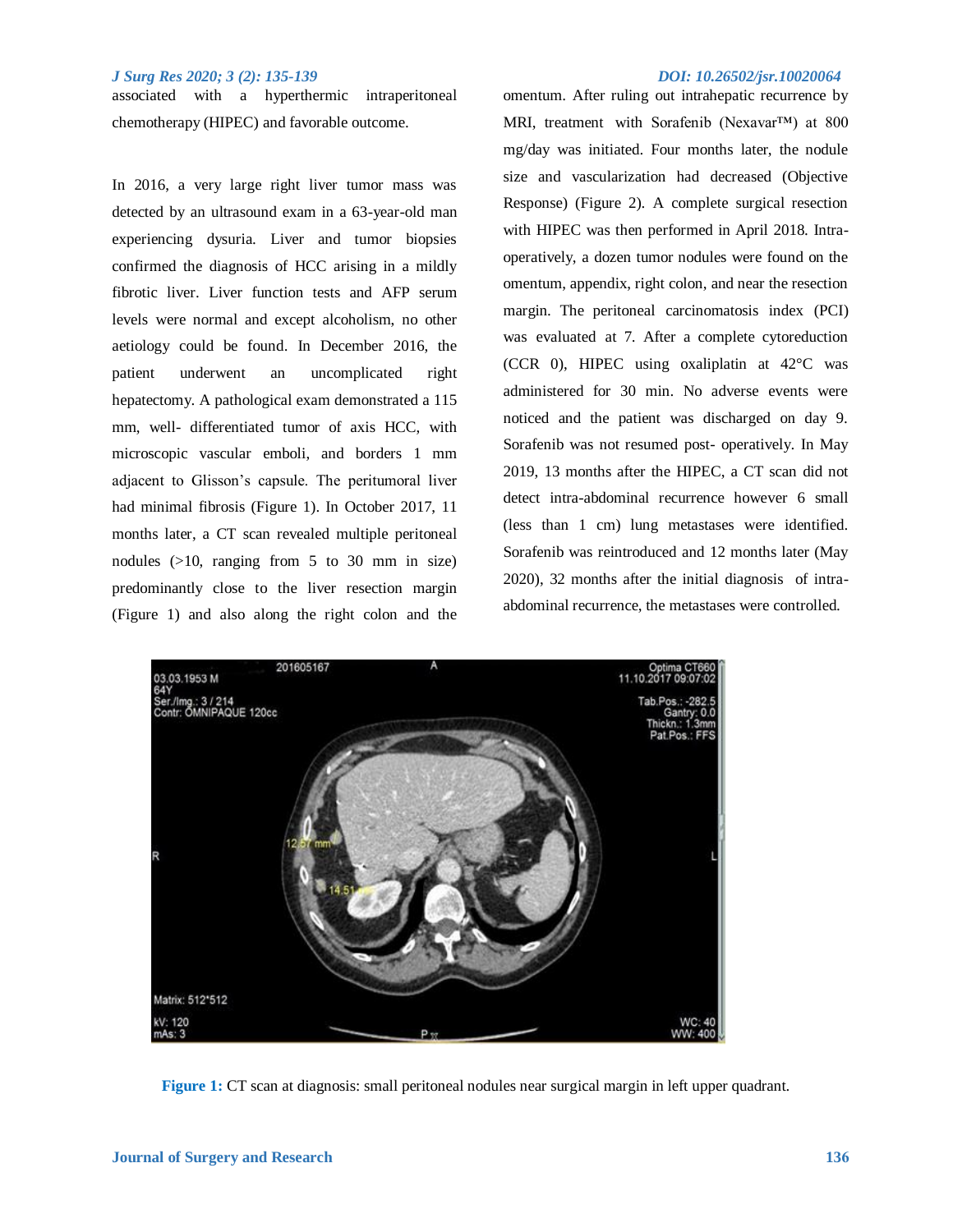

**Figure 2:** Decrease in size and in vascularization of these nodules after 4 months of sorafenib 800 mg/d.

### **2. Discussion**

This case raises some issues regarding peritoneal carcinomatosis complicating HCC. The first question concerns the risk factors of developing peritoneal carcinomatosis particularly after liver resection for HCC. Usually, cases are described after tumor rupture, major tumor invading the capsule, or after biopsy or surgical resection. In a large series of 1222 hepatectomies performed in Seoul, 36 patients (3%) developed peritoneal carcinomatosis [3]. The major risk factors were tumor size over 5 cm, presence of microvascular invasion, and positive resection margins, consistent with the findings in our patient [3]. The prognosis of peritoneal carcinomatosis complicating HCC is not well known and depends largely on the global picture. A series of 53 patients from Taiwan (10 synchronous and 43 metachronous peritoneal carcinomatosis) demonstrated that the median overall survival (mOS) of those treated by surgical resection was greater than those who received only chemotherapy (12.5 vs 2.1 months), however liver function was the most significant prognostic factor [4].

carcinomatosis exhibited favorable outcomes, including survival more than 5 years after resection. In an American series of 22 HCC patients with peritoneal carcinomatosis who underwent complete surgical resection, including 5 with additional HIPEC, the mOS was close to 2 years [5]. In appreciation of the aggressiveness of this recurrence, our patient received Sorafenib [6] as a first-line treatment. Partial response under Sorafenib, as observed here, is infrequent in medical series (2%) [6], but is always associated with a favorable prognosis (mOS of 47 months in one series) [7]. Taking this into account, we considered that a surgical option to remove all peritoneal deposits was possible in this patient with a minor liver disease.

Only patients who could benefit from resection of the

**Journal of Surgery and Research 137** Reports of cytoreductive surgery followed by HIPEC for peritoneal carcinomatosis of HCC are infrequent in the literature and are mostly found in case reports; however, there exist two studies of 14 and 21 patients respectively [8, 9]. A study from New York reported 14 cases (10 without cirrhosis and 4 with Child-Pugh A cirrhosis; 13 post-operative recurrences) treated by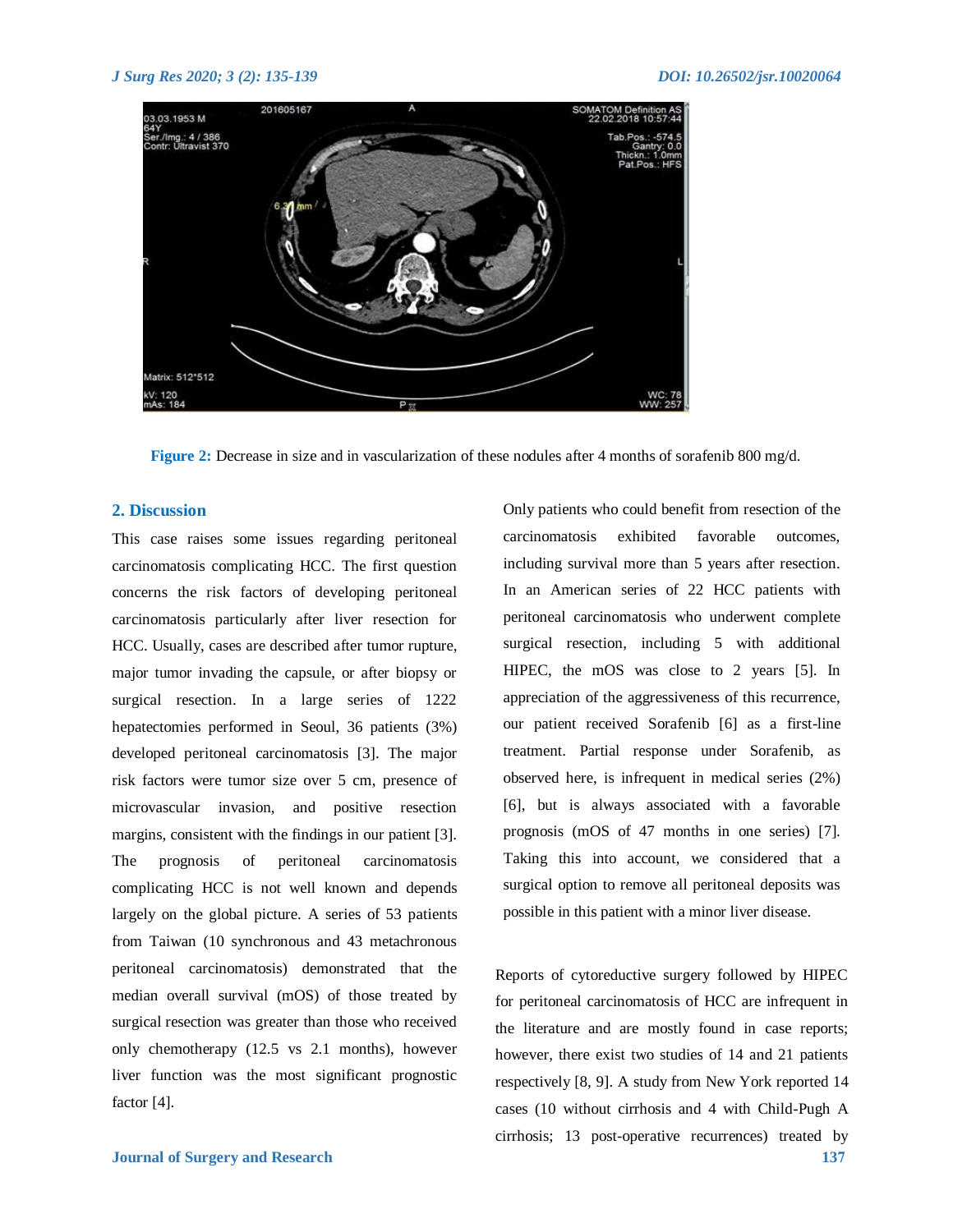### *J Surg Res 2020; 3 (2): 135-139 DOI: 10.26502/jsr.10020064*

cytoreductive surgery (mean PCI 9.9), with 7 of these receiving additional HIPEC treatment using Mitomycine C. Complete cytoreduction was achieved in 13 cases. Post-operatively one patient died (PCI 33). Metachronous peritoneal recurrence occurred after a median of 23 months, mOS for CCR 0-1 was 35.6 months. The second series was multinational and reported 21 cases (median age: 46 years) in 25 years from 10 reference centers [8]. The median PCI was 14; the surgery was completed in 16 cases (CCR 0-1); 5 different chemotherapy agents were used (cisplatin, mitomycine D, adriamycin, oxaliplatin and irinotecan); 10 had severe (grade 3-4) adverse events, and mOS of CCR0-1 patients (over 5 years) was not reached while for CCR2-3 this mOS was 5.9 months.

We posit that complete surgical resection followed by hyperthermic intraperitoneal chemotherapy must be considered for patients with a good performance status, without decompensated cirrhosis, and with a low PCI. This combination may allow for a longer survival. Preoperatively, a neoadjuvant period of systemic treatment could allow for better candidate selection for this surgery.

### **References**

1. European Association for the Study of the Liver. Electronic address eee, European Association for the Study of the L. EASL Clinical Practice Guidelines: Management of hepatocellular carcinoma. J Hepatol 69 (2018):

182-236.

2. Raoul JL, Faivre S, Frenel JS, et al. Medical oncologists must get more involved in systemic

treatment. Ann Oncol 30 (2019): 6-8.

- 3. Kow AW, Kwon CH, Song S, et al. Risk factors of peritoneal recurrence and outcome of resected peritoneal recurrence after liver resection in hepatocellular carcinoma: review of 1222 cases of hepatectomy in a tertiary institution. Ann Surg Oncol 19 (2012): 2246- 2255.
- 4. Lin CC, Liang HP, Lee HS, et al. Clinical manifestations and survival of hepatocellular carcinoma patients with peritoneal metastasis. J Gastroenterol Hepatol 24 (2009): 815-820.
- 5. Berger Y, Spivack JH, Heskel M, et al. Extrahepatic metastasectomy for hepatocellular carcinoma: Predictors of long-term survival. J Surg Oncol 114 (2016): 469-474.
- 6. Llovet JM, Ricci S, Mazzaferro V, et al. Sorafenib in advanced hepatocellular carcinoma. N Engl J Med 359 (2008): 378-390.
- 7. Raoul JL, Adhoute X, Penaranda G, et al. Sorafenib: Experience and Better Manage- ment of Side Effects Improve Overall Survival in Hepatocellular Carcinoma Patients: A Real- Life Retrospective Analysis. Liver Cancer 8 (2019): 457-467.
- 8. Mehta S, Schwarz L, Spiliotis J, et al. Is there an oncological interest in the combination of CRS/HIPEC for peritoneal carcinomatosis of HCC? Results of a multicenter international study. Eur J Surg Oncol 44 (2018): 1786-1792.
- 9. Tabrizian P, Franssen B, Jibara G, et al. Cytoreductive surgery with or without hyperthermic intraperitoneal chemotherapy in patients with peritoneal hepatocellular carcinoma. J Surg Oncol 110 (2014): 786-790.